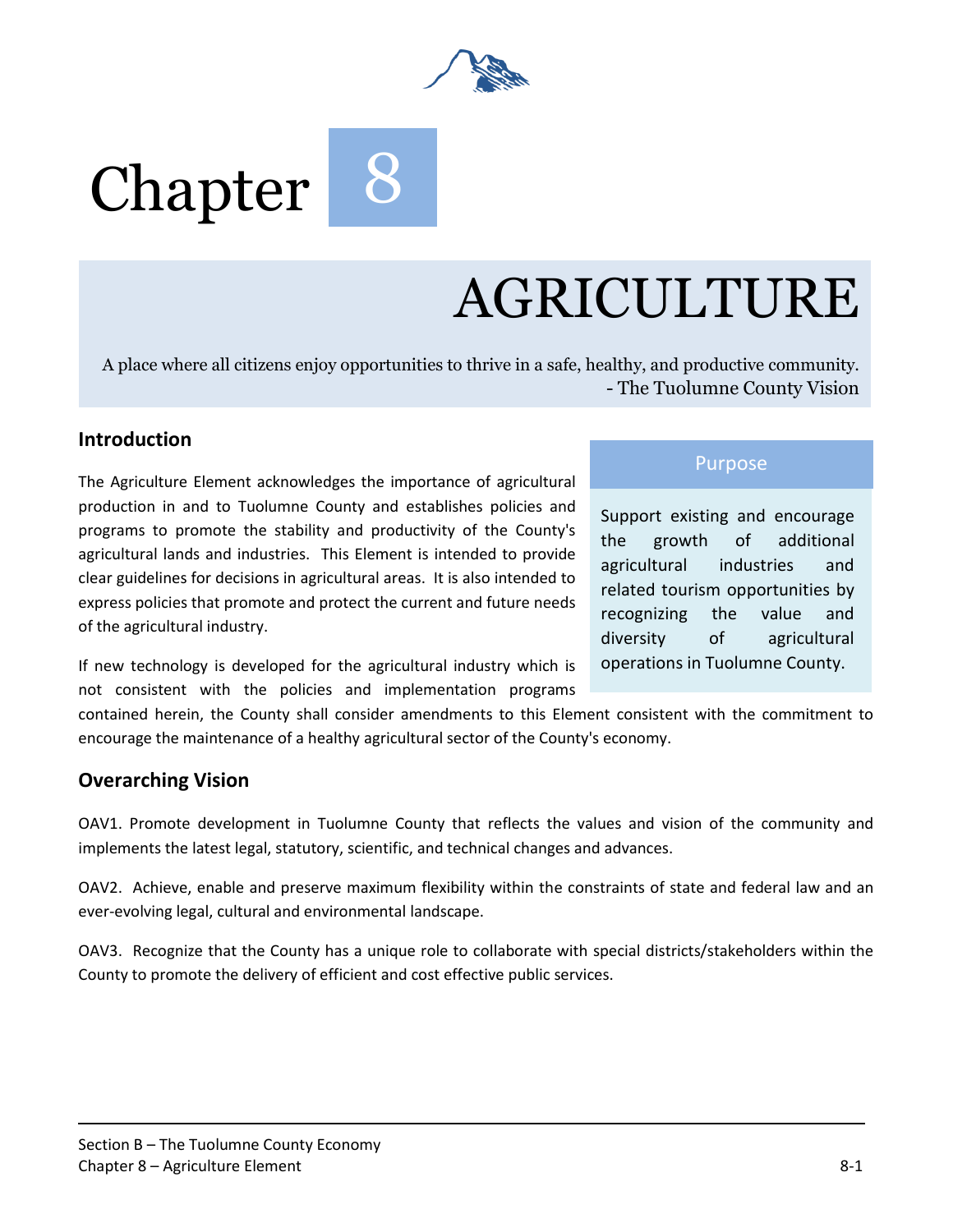

# **GOAL 8A:**

**Avoid the conversion of agricultural lands except on property determined to be infill areas.** 

# POLICIES & IMPLEMENTATION PROGRAMS

**Policy 8.A.1:** Avoid the conversion of agricultural lands from the Agricultural General Plan land use designation and compatible zonings.

#### **Implementation Program**

**8.A.a** - Encourage the protection of agricultural lands through programs such as the voluntary purchase of development rights. This could be accomplished by establishing a conservation easement on the land. The easement could take the form of a deed restriction or be placed in a trust for a specific period of time or in perpetuity.

- **Policy 8.A.2:** Exempt the following agricultural lands from Policies 8.A.1, 8.A.3 and 8.A.4:
	- Parcels that meet all of the following criteria: (1) the parcel is less than 80 acres in area;  $(2)$  the parcel is located within 500 feet of a public water main; and  $(3)$  the parcel situated adjacent to land designated High Density Residential (HDR), Medium Density Residential (MDR), Low Density Residential (LDR), Mixed Use (MU), Neighborhood Commercial (NC), General Commercial (GC) or Heavy Commercial (HC) by the General Plan land use diagrams.

These agricultural lands may be converted from Agricultural to an appropriate land use designation as determined by the Board of Supervisors.

**Policy 8.A.3:** Grant exceptions to Policy 8.A.1 regarding conversion of agricultural land only where the locational relationship of the land, together with the use proposed, would provide a public benefit of such magnitude as to justify the exception.

#### **Implementation Programs**

**8.A.b** - Grant exceptions to the policies and implementation programs regarding conversion of agricultural land contained in this Element only when such exception is approved by the Board of Supervisors.

**8.A.c** - Utilize the Agricultural Rating System matrix only to evaluate applications proposing exceptions to Policy 8.A.1 and Policy 8.A.2.

- High-value Agricultural Lands are those parcels which receive a score of 175 or higher as determined by the Agricultural Rating System Matrix.
- Agricultural Lands of Local Importance are those parcels which receive a score of at least 125 but not more than 174 as determined by the Agricultural Rating System Matrix.
- Agricultural Lands of Limited Importance are those parcels which receive a score of 124 or lower as determined by the Agricultural Rating System Matrix.

**8.A.d** - Establish a new procedure that includes the following requirements for evaluating development on lands with an Agricultural land use designation and/or on land identified by the latest NRCS soils data as containing potential Important Farmland:

If land designated Agricultural (according to the General Plan land use diagram in the General Plan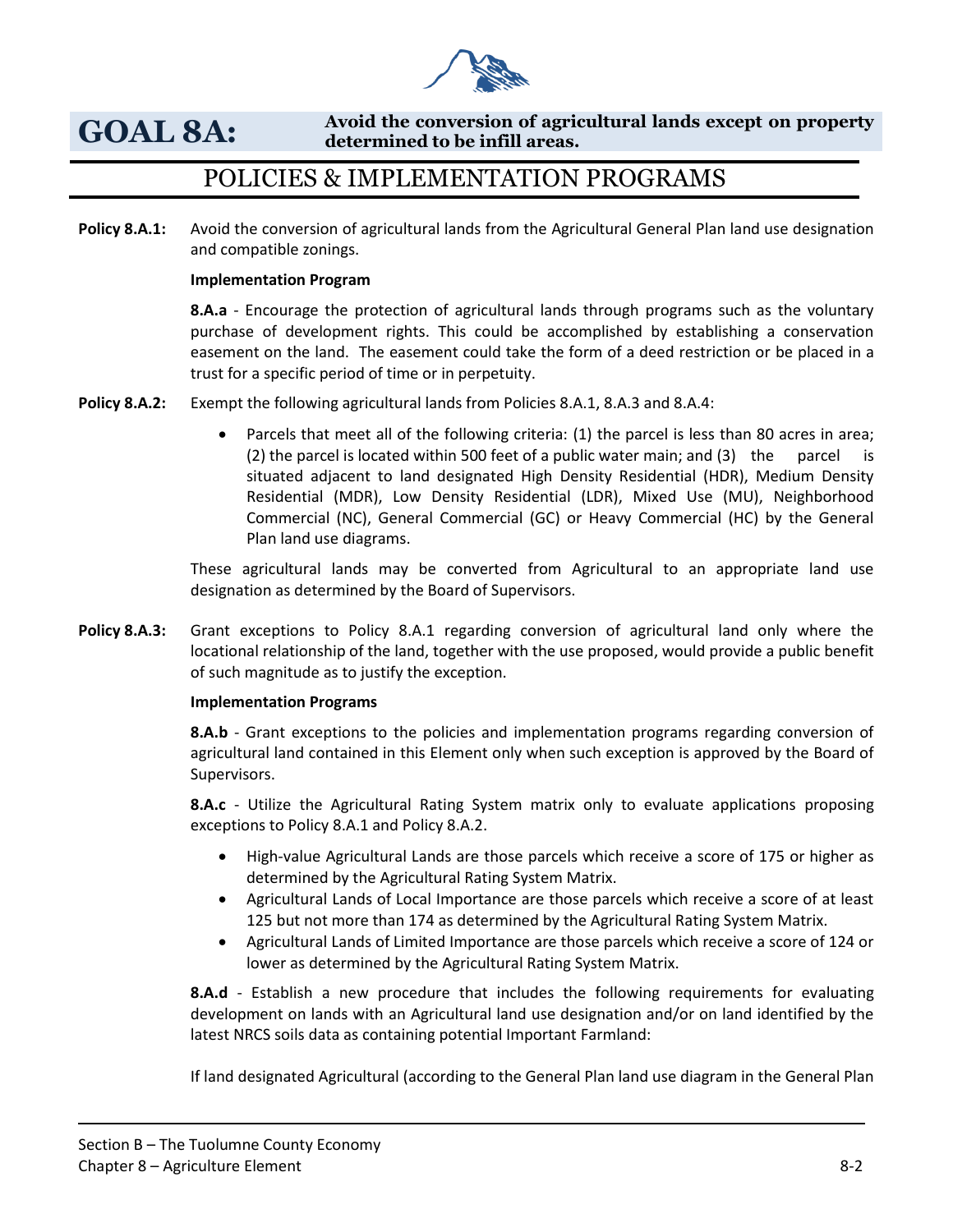

Update) is proposed for non-agricultural development and qualifies as High-Value Agricultural Land, as defined below, and/or if land is proposed for non-agricultural development that is identified by the most recent NRCS soils data as containing soils that could be classified as Important Farmland (i.e., Prime Farmland, Unique Farmland, or Farmland of Statewide Importance), as defined below, the County shall require the applicant to purchase agricultural conservation easements at a 1:1 ratio (acres preserved : acres converted) commensurate with the type of land that is being converted. Mitigation shall be required at a 1:1 ratio regardless of whether the land is High-Value Agricultural Land or Important Farmland [Prime Farmland, Unique Farmland, or Farmland of Statewide Importance]. Proof of the purchase shall be provided to the County prior to issuance of grading permits. The County shall determine whether land qualifies as High-Value Agricultural Land or Prime Farmland, Unique Farmland, or Farmland of Statewide Importance as follows:

1. For any proposed non-agricultural development on land designated Agricultural (according to the land use diagram in the General Plan Update), the County shall require, prior to issuing a completeness letter, the submittal to and approval by the Tuolumne County planning staff of the Tuolumne County Agricultural Rating System Matrix to determine whether the land proposed for development qualifies as High-Value Agricultural Land. If the results of the Tuolumne County Agricultural Rating System Matrix provided in Exhibit 3.2-1 of the Recirculated Draft EIR indicate that the land proposed for development does not qualify as High-Value Agricultural Land, the County shall continue to step 2. If the results of the Tuolumne County Agricultural Rating System Matrix indicate that the land proposed for development does qualify as High-Value Agricultural Land, the County shall require the purchase of conservation easements as described above.

2. For any proposed non-agricultural development on land identified by the most recent NRCS soils data as containing soils that could be classified as Prime Farmland, Unique Farmland, or Farmland of Statewide Importance, the County shall require the purchase of conservation easements as described above. The applicant may elect to prepare a Land Evaluation Site Assessment to determine if or how much of the land proposed for development would actually qualify as Important Farmland (based on factors other than soil type) and to more accurately determine the specific type of Important Farmland (i.e. Prime Farmland, Unique Farmland, or Farmland of Statewide Importance) that would require purchase of conservation easements.

If a piece of land qualifies as both High-Value Agricultural Land and Important Farmland, compensatory mitigation will not be required for both farmland types.

**Policy 8.A.4:** Development proposed adjacent to land designated Agricultural by the General Plan land use diagrams shall provide a buffer from the agricultural land. The buffer shall be 200 feet in width and located on the development site. No residential or non-agricultural buildings may be erected in the buffer area as long as the adjacent land remains designated Agricultural. The buffer may be reduced in width by the Board of Supervisors after considering the recommendation of the Agricultural Advisory Committee if such a reduction is determined appropriate based upon the topography, vegetation, roads or other physical features of the buffer area or other factors considered by the Committee. If the General Plan land use designation of the adjacent land is amended in the future to a designation other than Agricultural, the need for the buffer area will be eliminated and the land use restrictions imposed pursuant to this Policy will cease at that time.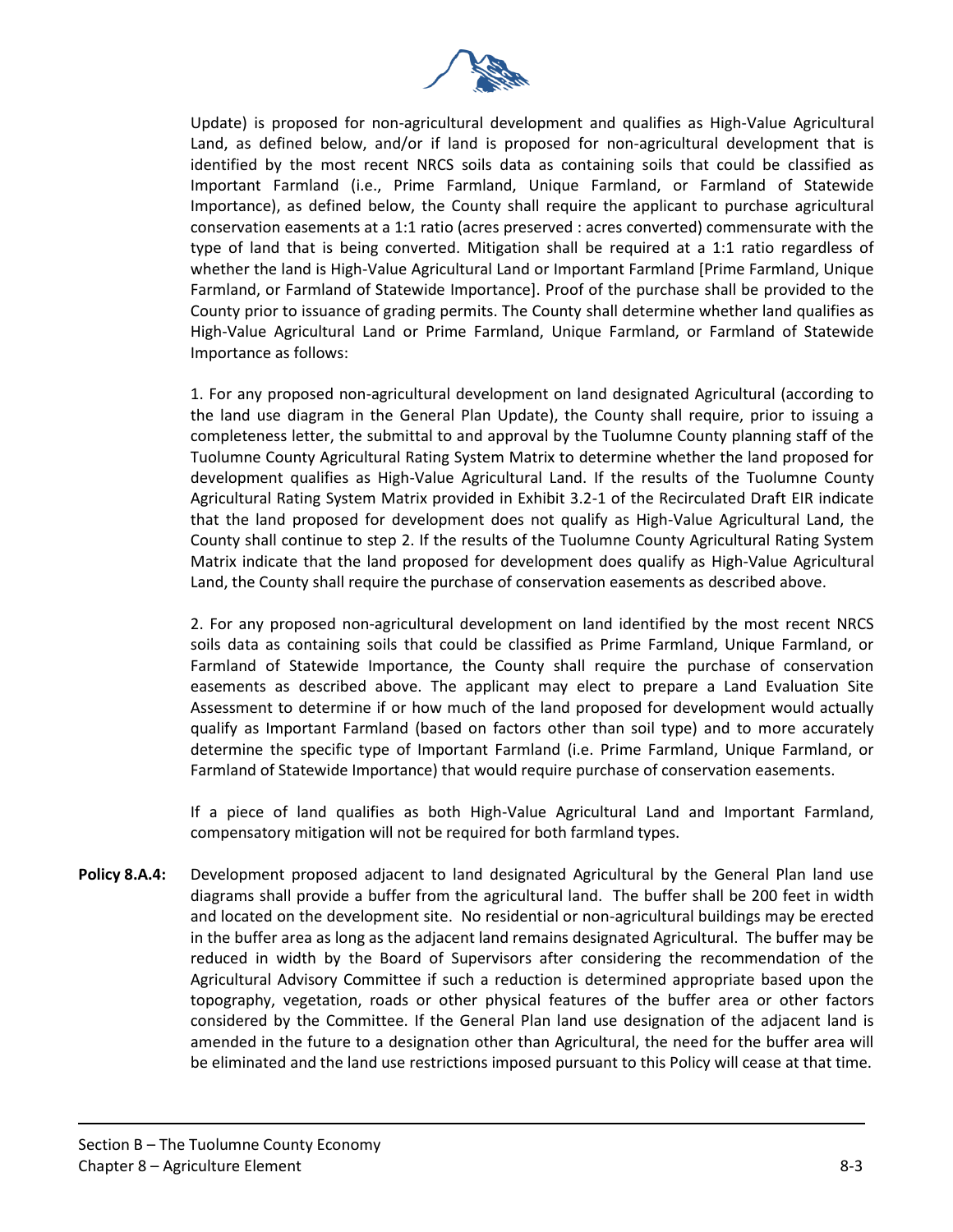

# **GOAL 8B: Stabilize agricultural use outside identified communities.**

# POLICIES & IMPLEMENTATION PROGRAMS

**Policy 8.B.1:** Limit intrusion of urban development into agricultural areas.

#### **Implementation Program**

**8.B.a** - Make one of the following findings before approving expansion of identified community boundaries established on the General Plan land use diagrams:

(a) the proposed development would not result in reduced productivity or increased costs of an agricultural operation;

(b) the proposed development would not contribute to the deterioration of the rural setting, agricultural landscape, and operation practices of the adjacent agricultural areas; or

(c) the community's need for the development in the proposed location is so important as to justify an exception to the policies and implementation programs contained within this Element.

- **Policy 8.B.2:** Protect and encourage productive use of valuable agricultural lands and areas that provide buffers between identified communities.
- **Policy 8.B.3:** Reduce economic pressure for conversion of agricultural land.

#### **Implementation Program**

**8.B.b** - Allow uses accessory or complementary to agricultural operations as permitted or conditional uses in order to make agricultural operations more profitable and reduce pressure to convert agricultural land.

**Policy 8.B.4:** Limit the intrusion of growth-inducing public services, such as public sewer systems and potable public water, into agricultural areas.

#### **Implementation Program**

**8.B.c -** Establish development standards to provide County staff with discretion to deny development that proposes to introduce growth-inducing public services like public sewer systems and potable public water into agricultural areas.

- **Policy 8.B.5:** Encourage development of non-agricultural lands before development of land designated Agricultural by the General Plan land use diagrams.
- **Policy 8.B.6:** Refer applications for discretionary land use entitlements submitted to the Community Resources Agency proposing development of parcels that are zoned AE (AE-37, AE-80 or AE-160), are at least 37 gross acres in area and are located adjacent to land designated for agricultural use to the Agricultural Advisory Committee for review and recommendation regardless of the General Plan land use designation of the parcel to allow an opportunity to comment on impacts to adjacent agricultural land.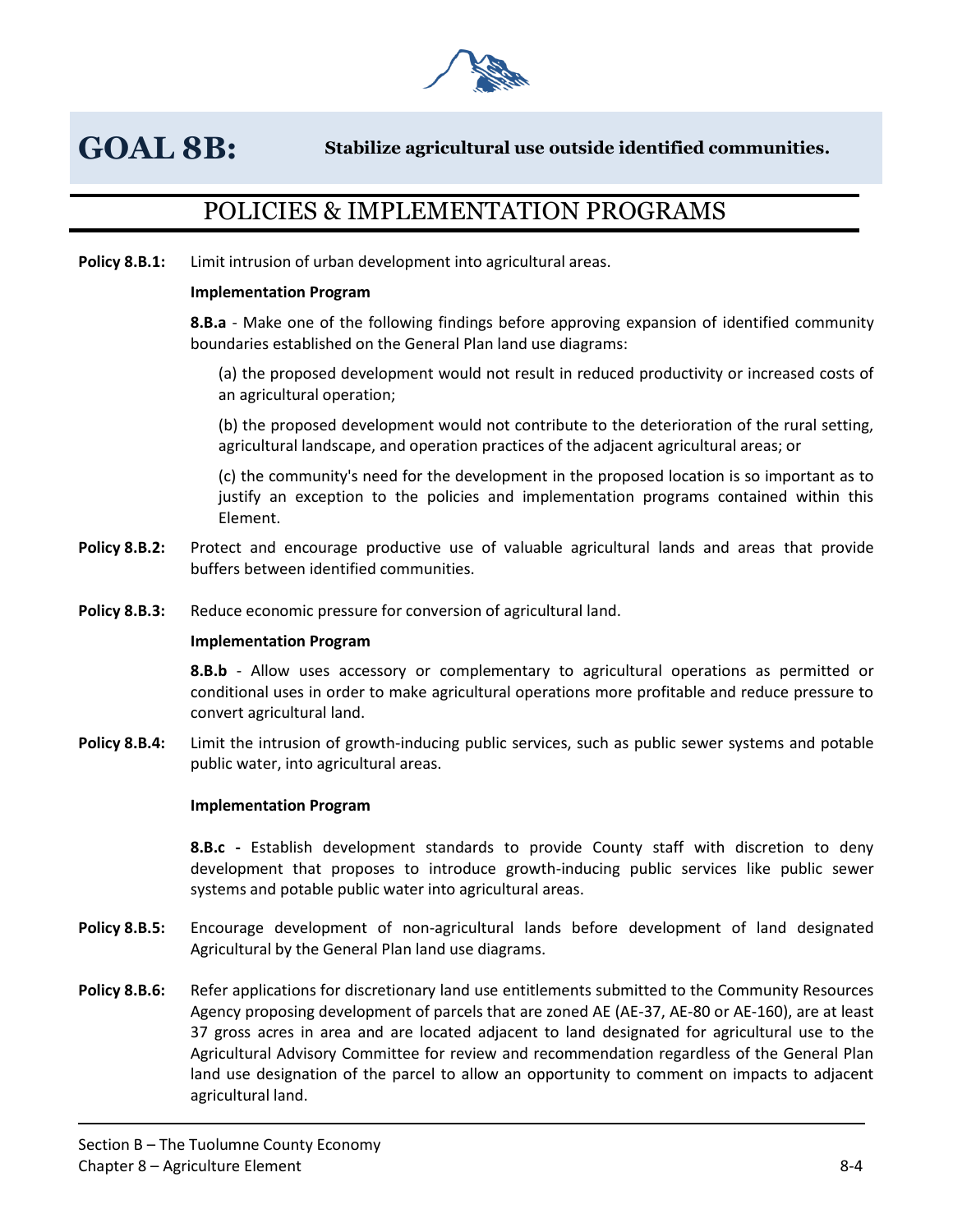

#### **GOAL 8C: Minimize conflicts between agricultural and nonagricultural uses.**

# POLICIES & IMPLEMENTATION PROGRAMS

Policy 8.C.1: Allow agriculturalists to manage their operations in an efficient, economic manner while minimizing conflict with non-agricultural uses.

#### **Implementation Programs**

**8.C.a** - Apply the provisions of the "Right to Farm" Ordinance (Tuolumne County Ordinance Code, Chapter 5.20) to minimize conflict and resolve disputes between agricultural operations and nearby non-agricultural land uses.

**8.C.b** - Minimize impacts to existing agricultural operations or use and resolve potential conflicts between agricultural operations and new development through conditions of approval made a part of such new development.

**8.C.c** - Require that maintenance of preexisting common fence lines be the joint responsibility of the existing agricultural use and adjacent new development through conditions of approval made a part of such new development.

**Policy 8.C.2:** Establish a buffer between agricultural land uses and residential/non-agricultural land uses. It shall be the obligation of the party seeking the land use change to ensure that a sufficient buffer is established between the parcels. The buffer shall favor protection of the agricultural land.

#### **Implementation Program**

**8.C.d** - Implement the standards for buffer zones between new non-agricultural development and land designated for agricultural use established in Policy 8.A.4.

**Policy 8.C.3:** Recognize that agricultural labor housing is important to agricultural operations in the County.

#### **Implementation Programs**

**8.C.e** – Amend the Zoning Ordinance to allow recreational vehicles to be used as agricultural labor housing to the extent allowed by health and safety regulations.

**8.C.f** - Adopt a policy regarding agricultural labor housing on land under Williamson Act contract. The policy should specify conditions under which agricultural labor housing is considered necessary to an agricultural operation.

GOAL 8D: Manage agriculturally-related industrial and commercial uses in agricultural areas to facilitate local agricultural production.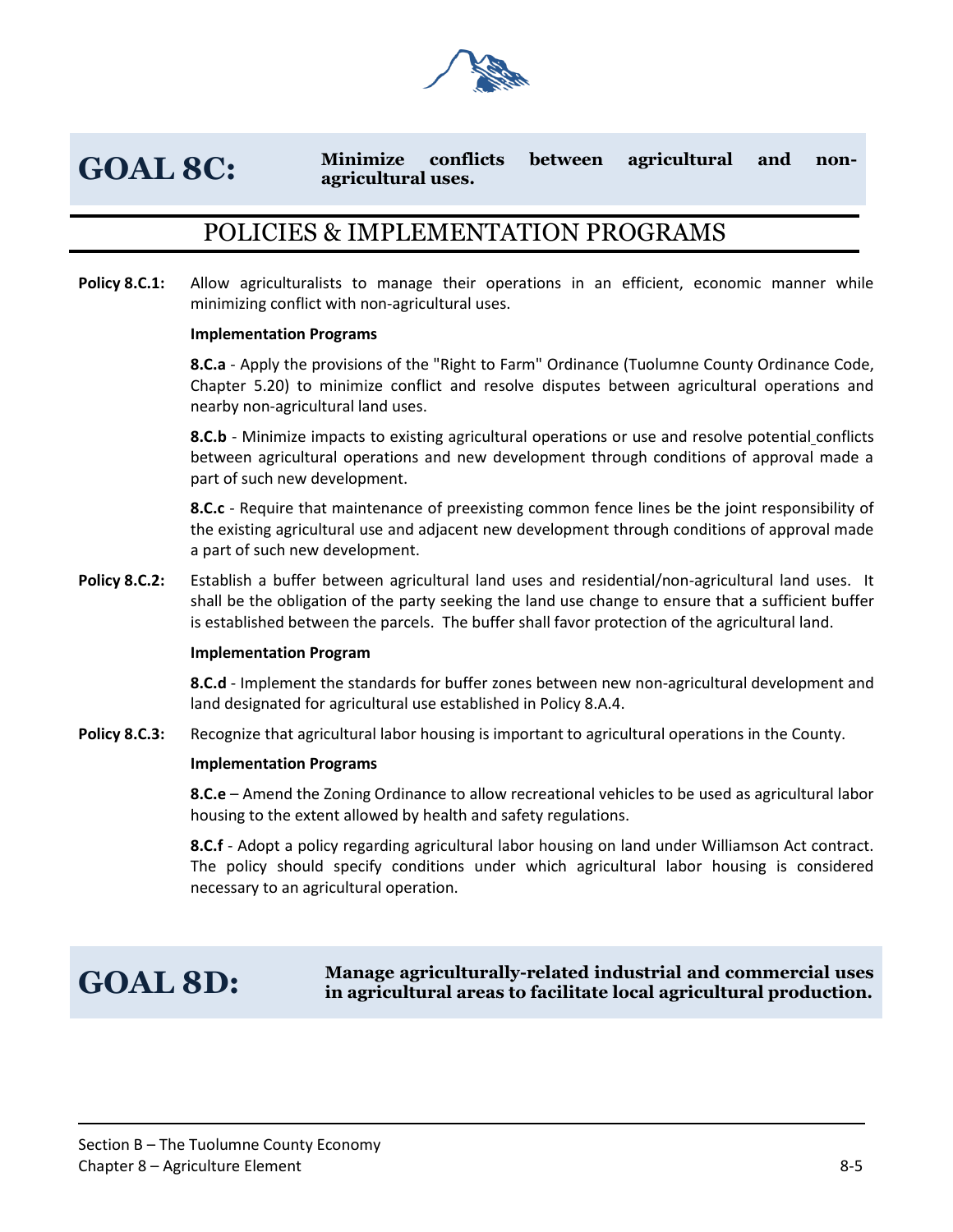

## POLICIES & IMPLEMENTATION PROGRAMS

**Policy 8.D.1:** Facilitate local agricultural production, by allowing the following agricultural support services, where appropriate within agricultural areas: (a) those facilities which supply an agricultural need such as: farm supply, feed sales, agricultural product storage, or feed yards; (b) those facilities that benefit agriculture by processing or packaging agricultural products such as: slaughtering facilities, packing sheds, canneries, wineries or sawmills; (c) those facilities that benefit agriculture by converting agricultural by-products to other uses such as: livestock feed yards or alternative energy power generation, utilizing agricultural by-products; and, (d) those facilities that process rock, aggregate gravel, or minerals.

#### **Implementation Program**

**8.D.a**- Amend the Uniform Zoning Ordinance, Title 17 of the Tuolumne County Ordinance Code, to allow agricultural support services as permitted or conditional uses on land zoned for agriculture.

**Policy 8.D.2:** Allow agricultural support services located in agricultural areas on land designated for agricultural uses.

#### **Implementation Program**

**8.D.b** - Require agricultural support services allowed on land designated for Agriculture to conserve the rural setting, agricultural landscape and operational practices of the adjacent agricultural areas through conditions attached to development permits and other approvals for such agricultural support services.

**Policy 8.D.3:** Recognize that it is the express intent of this Goal to not conflict with or supersede any conditions set forth under state laws, County ordinances, or resolutions adopted pursuant to the California Land Conservation Act (Williamson Act) of 1965, as amended. Where conflicts exist between development regulations and Williamson Act contracts, the more restrictive requirements will prevail.

#### **GOAL 8E: Encourage the development of agritourism enterprises in Tuolumne County.**

## POLICIES & IMPLEMENTATION PROGRAMS

**Policy 8.E.1:** Encourage agritourism activities that complement local agricultural production and promote tourism.

#### **Implementation Programs**

**8.E.a** - Allow events on agricultural land that expose the public to agricultural issues and activities**.**

**8.E.b** - Continue to allow recreational uses, such as hiking, biking, hunting, fishing and children's camps, on agricultural land where such uses are compatible with on-site agricultural enterprises.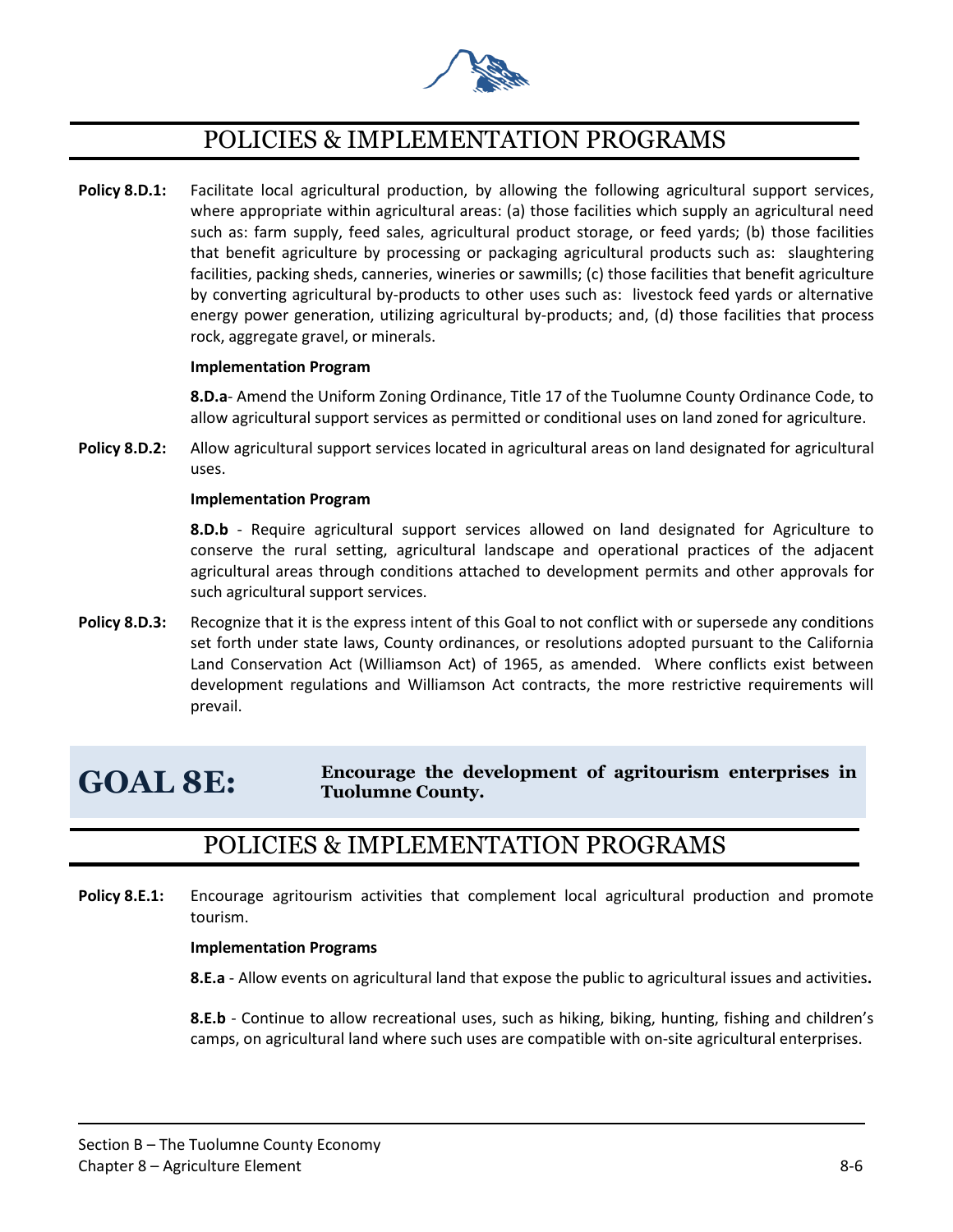

**Policy 8.E.2:** Allow agritourism activities on land zoned for agriculture (A or AE) or land that is subject to the Williamson Act land conservation program when such activities are accessory to the primary agricultural use of the land.

#### **Implementation Programs**

**8.E.c** - Amend the Uniform Zoning Ordinance, Title 17 of the Tuolumne County Ordinance Code, to allow agritourism activities as permitted or conditional uses on land zoned for agriculture when such uses are accessory to the agricultural use of the land.

**8.E.d** - Amend Resolution 106-04 to allow agritourism activities as compatible or conditional uses on land in the Williamson Act land conservation program when such activities are consistent with the Williamson Act.

- **Policy 8.E.3:** Modify County regulations as necessary to facilitate the development and growth of the agritourism industry. Specifically, amend the Uniform Zoning Ordinance, Title 17 of the Tuolumne County Ordinance Code, to:
	- allow farm stays, bed and breakfasts, guest ranches and similar opportunities for people to experience a rural lifestyle on agricultural lands.
	- provide for weddings, festivals, parties, and other types of public gatherings, and minimize offsite impacts thereof, on land zoned for agriculture when such events are educational or accessory to the agricultural use of the land. Review such activities on a regular basis for compliance with established standards for commercial events and to address compatibility with neighboring land uses.
	- provide for agritourism activities and events as permitted or conditional uses on nonagricultural land to promote agricultural products grown in the County.
- **Policy 8.E.4:** Work with the Tuolumne County Economic Development Authority and other organizations to identify ways to increase the marketing of Tuolumne County through agritourism activities.

# **GOAL 8F: Expand and improve infrastructure used by agriculture.**

# POLICIES & IMPLEMENTATION PROGRAMS

Policy 8.F.1: Support the development of infrastructure specific to agriculture.

#### **Implementation Programs**

**8.F.a** - Support and facilitate development of cost effective water sources, storage and conveyance systems for agricultural use.

**8.F.b** - Support installation of agriculture friendly utilities to benefit agricultural production and agritourism.

**8.F.c** - Assist utility providers to plan for and install utilities in such a way as to minimize impacts to agriculture and enhance crop production and agritourism.

**8.F.d** - When prioritizing road improvement projects, consider the value of roads for transportation of agricultural commodities.